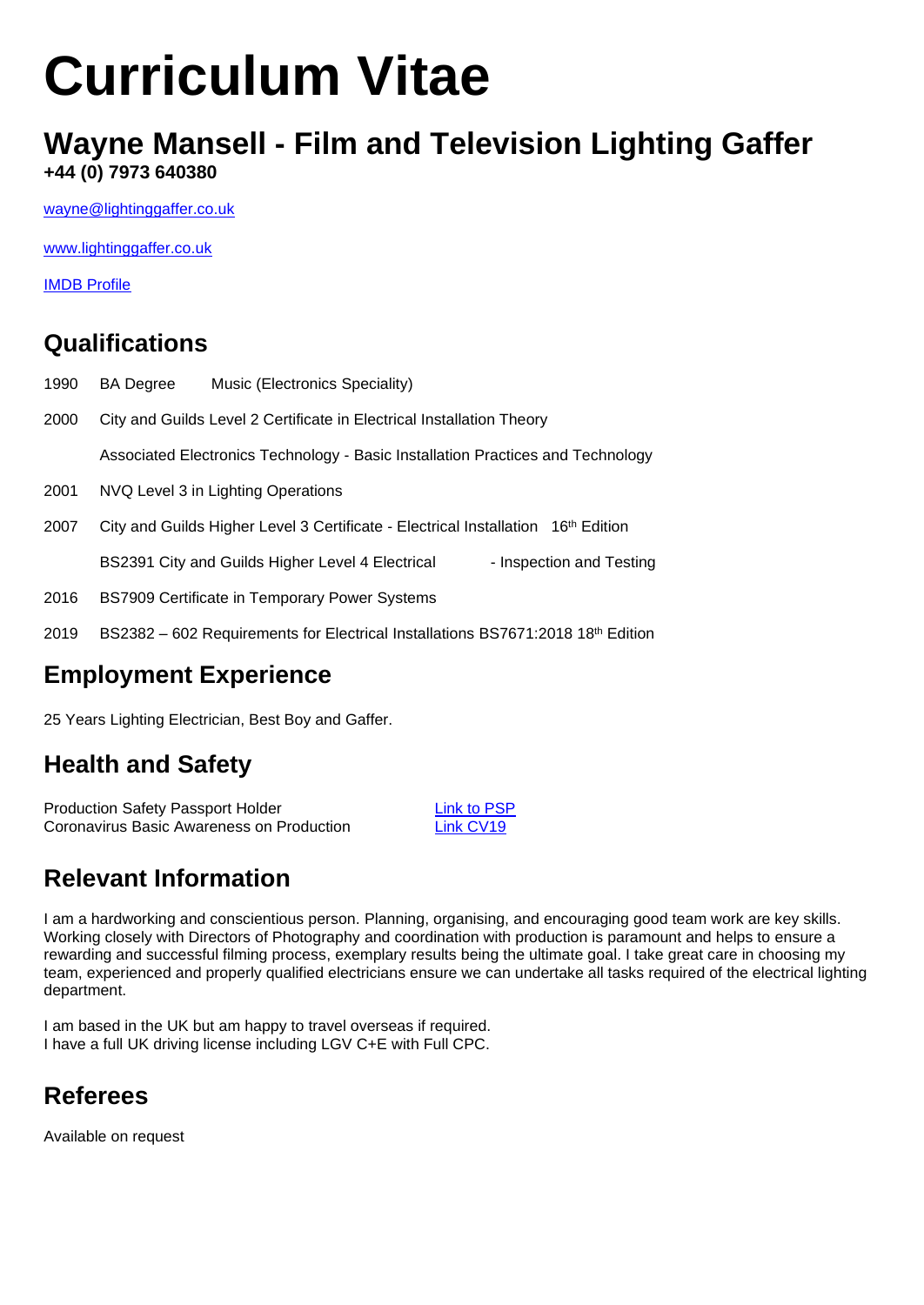## **Selected Credits**

| June 22  | Better (Gaffer)                                   | <b>Sister Pictures</b>       | DoP Arthur Mulhern                                          |
|----------|---------------------------------------------------|------------------------------|-------------------------------------------------------------|
| Jan 22   | The Reckoning (Gaffer)                            | <b>ITV</b> for BBC           | DoP Ashley Rowe BSC                                         |
| March 21 | The Bay Series 3 (Gaffer)                         | <b>ITV</b>                   | DoP Tony Coldwell                                           |
| Oct 20   | Finding Alice (Gaffer)                            | <b>Red Productions</b>       | DoP Ashley Rowe BSC                                         |
| Sept 19  | The Other One (Gaffer)                            | <b>Tiger Aspect</b>          | DoP Patrick Jordan                                          |
| July 19  | Harry Styles 'Adore You' (Gaffer)                 | Freenjoy / LS Prods          | DoP Scott Cunningham                                        |
| June 19  | The Accident (Gaffer)                             | The Forge                    | DoP Ashley Rowe BSC                                         |
| April 19 | Mercure Hotels Promo (Gaffer)                     | Standard / LS Prods          | DoP Cezary Zacharewicz                                      |
| March 19 | Ford Promo (Rigging Gaffer)                       | Smuggler                     | DoP Mattius Rudh                                            |
| Dec 18   | The Durrells Series 4 (Gaffer)                    | <b>Sid Gentle Films</b>      | DoP Ashley Rowe BSC<br>Sam Renton                           |
| Aug 18   | Summer of Rockets (Gaffer)                        | Little Island<br>Productions | DoP Ashley Rowe BSC                                         |
| Nov 17   | Katy (Gaffer)                                     | <b>CBBC</b>                  | DoP Esther Vardy                                            |
| May 17   | The A Word (Gaffer)                               | <b>Fifty Fathoms</b>         | DoP Ruairi O'Brien ISC<br>Ollie Downie BSC                  |
| March 17 | Ratburger (Gaffer)                                | King Bert Productions        | DoP John Sorapure                                           |
| Dec 16   | Lego Commercial (Gaffer)                          | Mob Film Company             | DoP Fabian Wagner BSC                                       |
| Sept 16  | Little Boy Blue (Gaffer)                          | <b>ITV</b>                   | DoP Adam Gillham Ass. BSC                                   |
| July 16  | The Moonstone (Gaffer)                            | <b>King Bert Productions</b> | DoP Stephen Murphy BSC ISC                                  |
| June 16  | RBS 'Notes' Commercial (Gaffer)                   | MTP / Made in Leith          | DoP Stuart Bentley BSC                                      |
| March 16 | DCI Banks Series 5 (Gaffer)                       | Left Bank Pictures           | DoP David Higgs BSC<br><b>Joel Devlin</b><br>Andy McDonnell |
| Sept 15  | Lies We Tell - Feature (Gaffer)                   | <b>BiFA Productions</b>      | DoP Santosh Sivan ISC ASC                                   |
| July 15  | The Girl with All the Gifts - Feature<br>(Gaffer) | <b>Altitude Films</b>        | DoP Simon Dennis BSC                                        |
| Nov 14   | <b>Black Work (Gaffer)</b>                        | <b>Mammoth Screen</b>        | DoP Gavin Finney BSC                                        |
| Sept 14  | All at Sea (Gaffer)                               | <b>CBBC</b>                  | DoP Ed Clark                                                |
| Mar 14   | Remember Me (Rigging Gaffer)                      | <b>Mammoth Screen</b>        | DoP Tony Miller BSC                                         |
| Nov 13   | Johnny and Inel Show (Gaffer)                     | <b>Princess Productions</b>  | DoP Fergal O'Hanlon                                         |
| July 13  | Warburton's Commercial (Gaffer)                   | <b>Irresistible Films</b>    | DoP Jonathan Bloom                                          |
| July 13  | Innocent Commercial (Gaffer)                      | Feel Films                   | DoP Dirk Nel                                                |
| June 13  | Common (Gaffer)                                   | <b>LA Productions</b>        | DoP Dirk Nel                                                |
| April 13 | Catch Me Daddy - Feature<br>(Rigging Gaffer)      | Tiber Films / Emu            | DoP Robbie Ryan BSC ISC                                     |
| Jan 13   | Aldi Commercials (Gaffer)                         | <b>Bare Films</b>            | DoP Mark Wolf                                               |